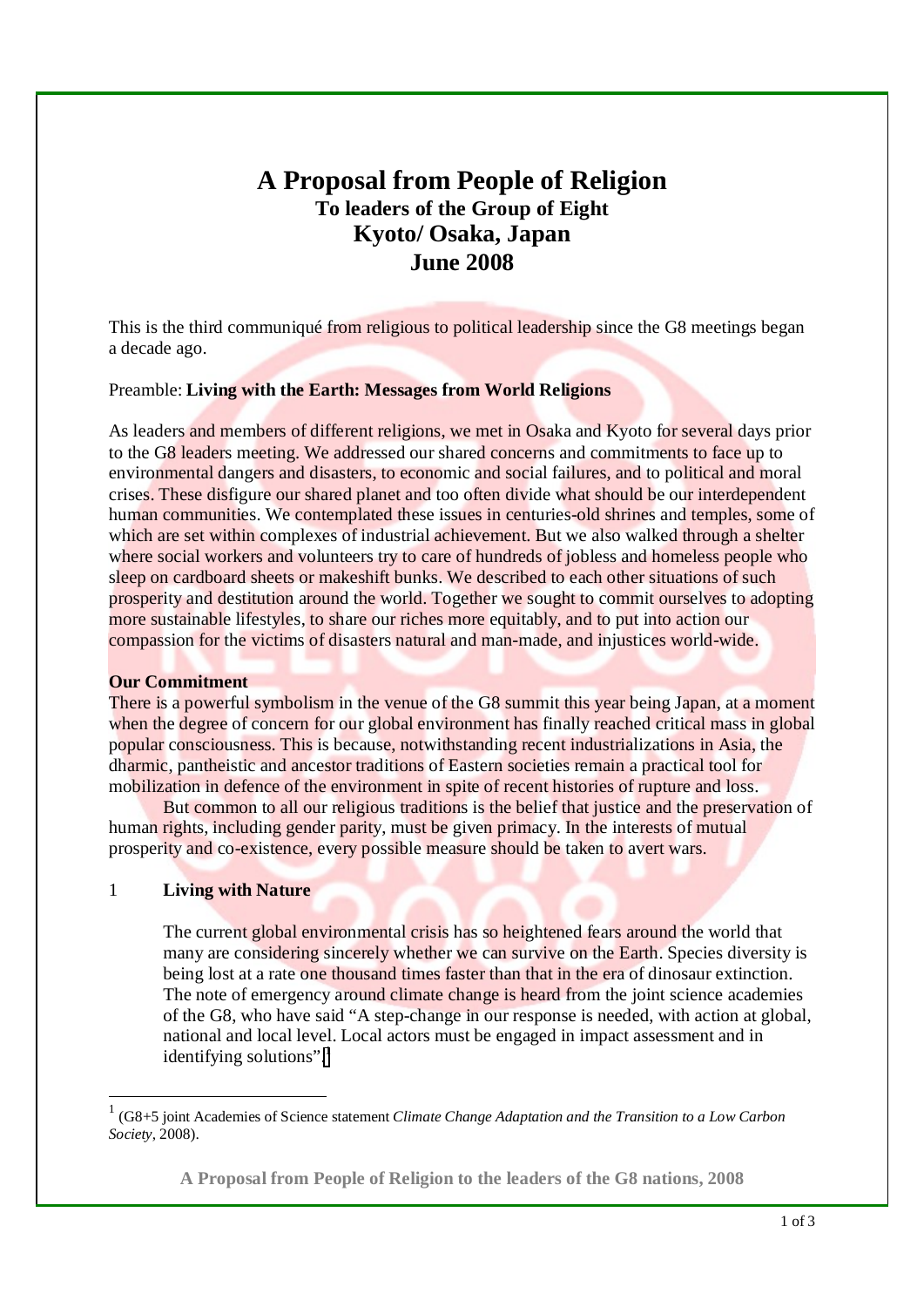We therefore now commit our resources and mobilizing power to the transition to a low-carbon society, and the innovations which the just-held G8 Environment Ministers' Meeting in Kobe has declared will be necessary for all countries in their *lifestyle*, *production and consumption patterns*, and *social infrastructure* (Chair's Summary). These innovations will undergird the *technological* innovations which must be brought to bear. We shall seek to qualify materialism and consumerism, control the overloading of desire to the point of the destruction of nature, and reflect life's brilliance by moving the hearts of our followings to prayer for the happiness and flourishing of others, and the showing of mercy by the powerful.

# 2 **Ethnic and Religious Diversity: A Commitment**

The cosmos, as the divine creation, is decorated with the enormous beauty named "diversity". Diversity is most spectacularly expressed in ethnic and religious cultures. Therefore no authority, either religious or secular, is given any right to negate this sacred endowment. Throughout our history, humankind has repeated the same mistake, of annihilating diversity under the pattern of the strong oppressing the weak. Fortunately our modern sensibility now recognises this as inhumane, and contrary to the UN Universal Declaration of Human Rights (celebrating its  $60<sup>th</sup>$  anniversary this year). Yet we witness today in many instances, on every continent, situations of social and political oppression that totally violate the principle of due admiration for divine diversity — Tibet and Myanmar most recently. There are also cross-cutting issues such as promoting gender equity and closing the wealth gap. Rather than blaming others, however, we should feel profound pain at our own implication in these tragedies. To ignore tragic incidents in our global community is irresponsible, and ultimately denial of the divine. It then becomes clear what we have to do. In the spirit of optimism and countering any mood of despair, religious people commit themselves to be part of the solution, to pray and to act with compassion for all victims. We seek to be considered equal partners in the solution of these entangled problems.

### 3 **Africa: Reckoning with Poverty**

-

Africa continues to be plagued by neo-colonialism, reproducing various forms of poverty that in turn both create and compound the environmental and political problems. Africa's future can take either direction; its resource potential means it holds the key as the 'experimental' continent that could sway the future of the human race in the twenty-first century.

 African poverty has been on the G8 agenda since 2005. Recently prime minister Fukuda of Japan received proposals stating that without education there can no economic development in Africa. And the Japanese Science Academy has submitted proposals to this G8 Summit concerning the importance of higher education to lifestyle changes for transitioning to a low-carbon society. Accordingly we religious leaders advocate the establishment of a Scholarship Foundation for wide-ranging mutual exchange of students between African and G8 nations, so as to contribute to the fulfillment of the objectives discussed in this G8 Summit.

 This particular recommendation reflects the critical necessity of education in the development of global community. It is in complete accord with both the substance and

**A Proposal from People of Religion to the leaders of the G8 nations, 2008**